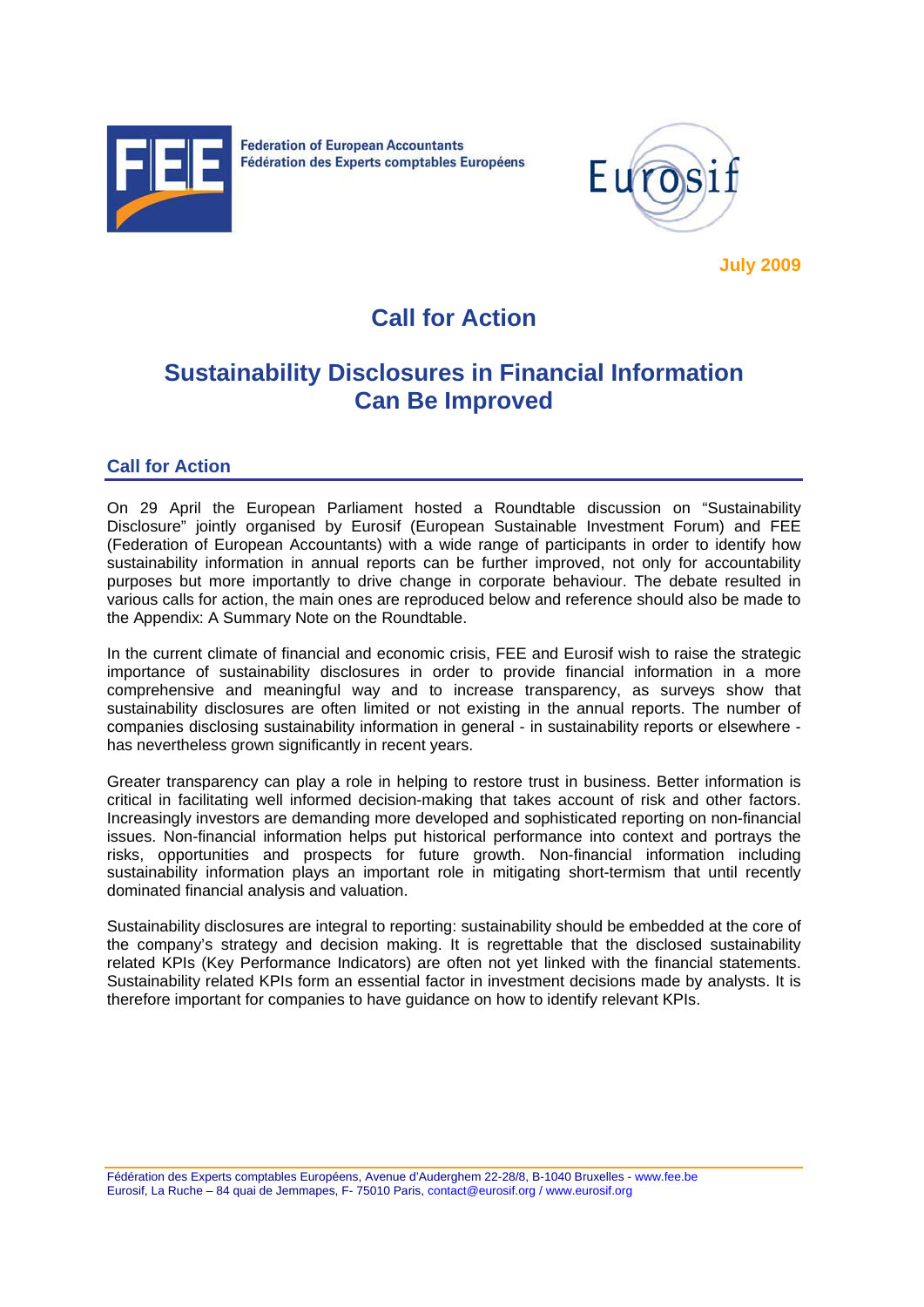



 **Page 2 of 12** 

## *Calls for Action*

- 1. Lessons from the crisis: There are lessons to be learnt from the financial and economic crisis in relation to management responsibility, integrity and accountability. These principles require high quality, reliable information incorporating sustainability disclosures in order to allow stakeholders to assess the risks and strategic opportunities in the context of future developments.
	- It would be beneficial to disclose future oriented narrative sustainability information including risks, opportunities and predicted performance as well as past performance data and commentary. The annual report should therefore include forward-looking information both in terms of financial and non-financial information to give readers an idea of where the company sees itself in the future.
	- It is important to have a globally understood language that enables stakeholders to assess how companies are performing and any risks or opportunities. The discussion on how to make such sustainability disclosures measurable needs to continue.
- 2. The annual report is not the only source of information available to stakeholders: there are press releases, articles and interviews, company websites, road shows etc. However once a year it is helpful to have a calibration and confirmation in the form of sustainability disclosures within the annual report.
- 3. Non-financial KPIs provide useful information about the way the company is managed and should be understood and connected to the company's performance by stakeholders.
- 4. Ideally companies that are transparent on sustainability:
	- a. Need to be rewarded by mainstream as well as socially responsible investors in that the "new honesty" needs to be reflected in the tangible and intangible value of the company. Research needs to be done into how to include sustainability considerations in such valuation of the company;
	- b. Need to get easier access to finance through government intervention.
- 5. Reporting initiatives such as GRI provide a wide range of possible KPIs, but companies tend to select a specific set of them for their own reports. It would be helpful to have a core set of general key indicators that all companies use to enhance comparability. This core set should be supplemented by sector specific KPIs. In the absence of such a core set, the company needs to explain why the chosen KPIs are relevant to the company. In addition, specific principles for the selection of KPIs should be developed.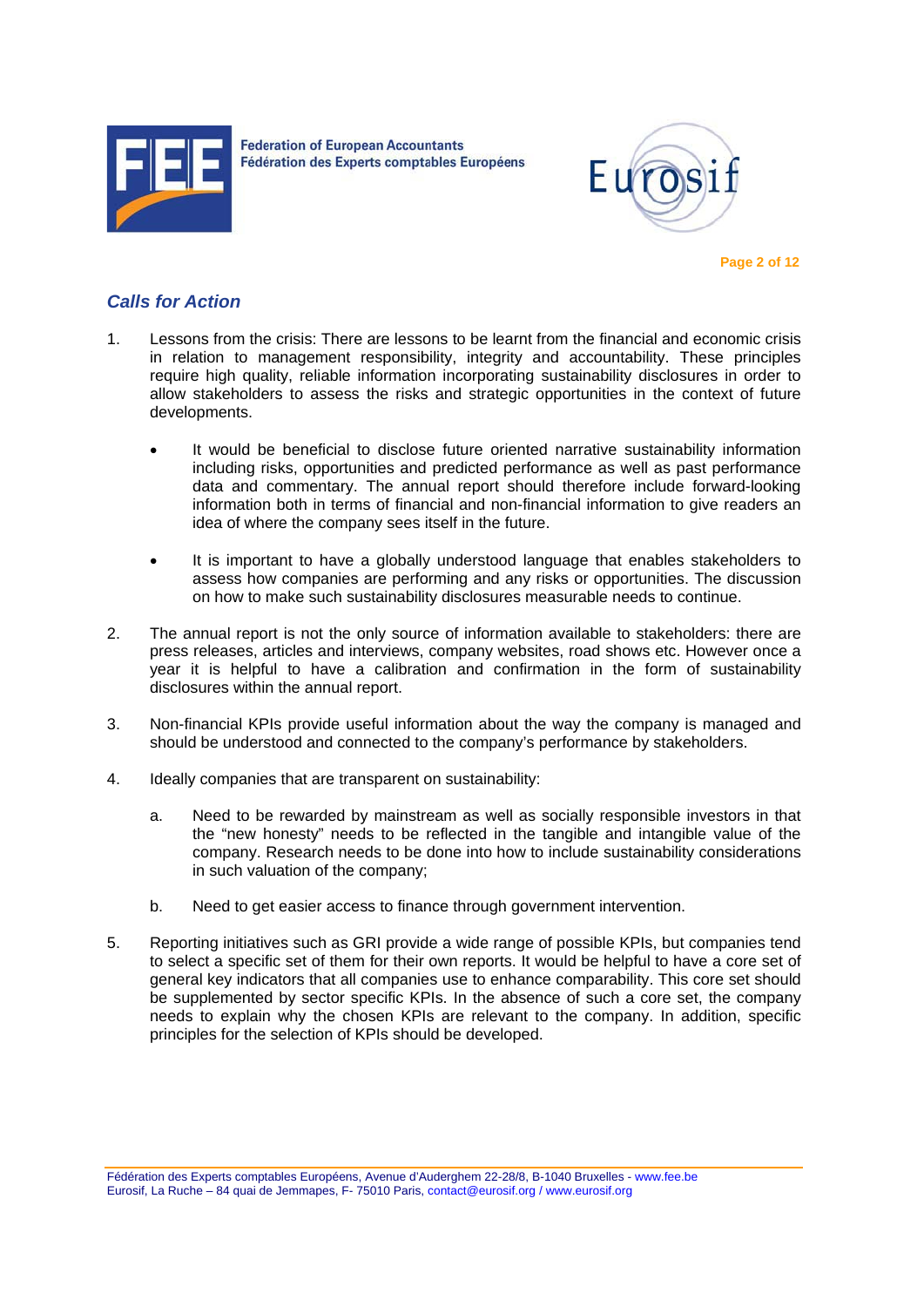



 **Page 3 of 12** 

- 6. Making basic, specific disclosures mandatory should be investigated, for example as part of corporate governance codes. Companies can then build on such disclosures. A "comply or explain" approach could be applied in that companies explain why they are not providing the basic disclosures.
- 7. Responsible companies should automatically provide sustainability disclosures as a matter of course to ensure maximum transparency and accountability, regardless of whether such disclosures are mandatory or not.

\* \* \*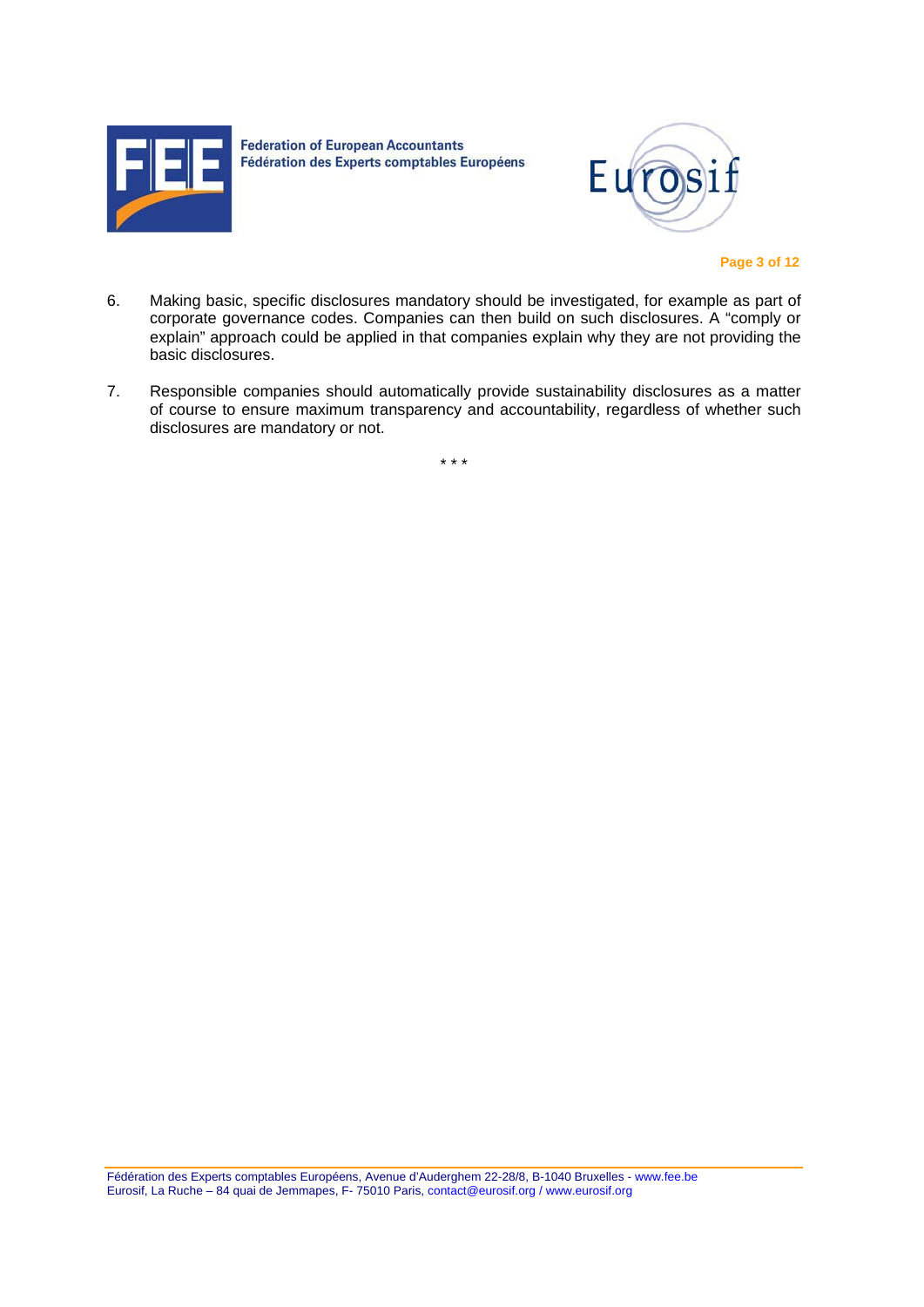



## **About Eurosif**

**EUROSIF,** the European Sustainable Investment Forum, is the pan-European network whose mission is to **address sustainability through the financial markets.** Eurosif works as a partnership of the national Social Investment Forums (SIFs) within the EU and with the support and involvement of Member Affiliates. Recognised as the premier European forum for sustainable investment, Eurosif's Member Affiliates are drawn from leading pension funds, asset managers, NGO's, trade unions, academic institutes and research providers, together representing assets totalling over €1 trillion. The key benefits that Eurosif affiliate members receive include groundbreaking research, EU interfacing, and European-wide initiatives that integrate ESG issues into the financial services sector. For more information, visit www.eurosif.org.

### **About FEE**

#### **FEE (Fédération des Experts comptables Européens – Federation of European Accountants) represents 43 professional institutes of accountants and auditors from 32 European countries, including all of the 27 EU Member States.**

In representing the European accountancy profession, FEE recognises the public interest. It has a combined membership of more than 500.000 professional accountants, working in different capacities in public practice, small and big firms, government and education, who all contribute to a more efficient, transparent, and sustainable European economy. To learn more about FEE and about the accountancy profession in Europe, read the FEE 2008 Annual Review, downloadable from our website www.fee.be.

## **Contacts**

### **Eurosif:**

Press Contact: Sarah Clawson, Head of Communications Tel: +33 1 40 20 07 67 sarahc@eurosif.org

**FEE:**  Saskia Slomp Technical Director Tel: + 32 2 285 40 74 saskia.slomp@fee.be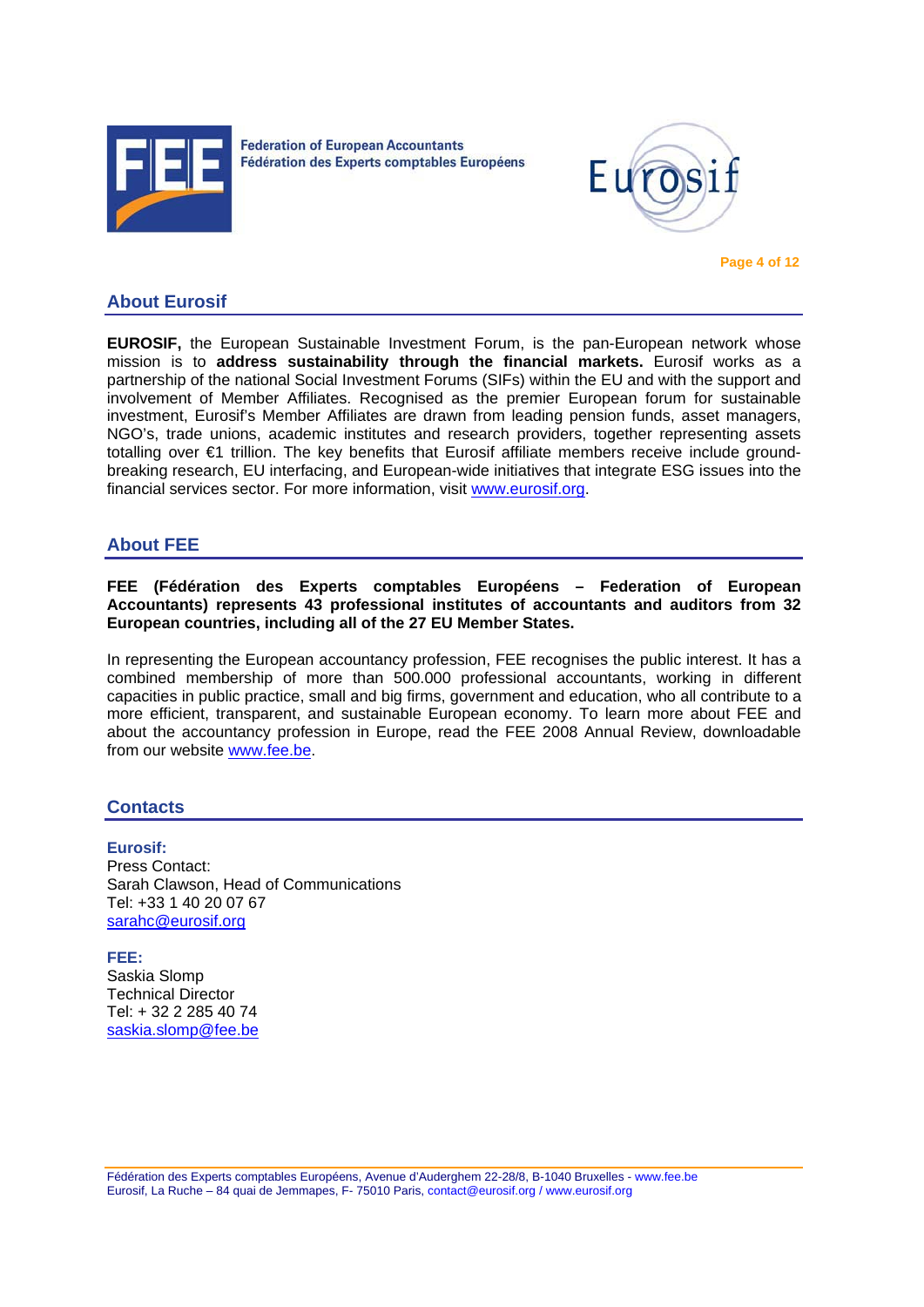



 **Page 5 of 12** 

## **APPENDIX**

## **FEE/ EUROSIF EUROPEAN PARLIAMENT ROUNDTABLE ON SUSTAINABILITY DISCLOSURE**

## **SUMMARY NOTE - 29 APRIL 2009**

The FEE/EUROSIF roundtable was held with the following participants:

#### **Guest Speakers:**

| Hans van Damme        | <b>FEE President</b>                                                   |
|-----------------------|------------------------------------------------------------------------|
| Robin Edme            | Eurosif President                                                      |
| <b>Richard Howitt</b> | MEP, European Parliament Rapporteur on Corporate Social Responsibility |

#### **Panellists:**

| Paul Druckman          | Chairman, FEE Sustainability Policy Group   |
|------------------------|---------------------------------------------|
| <b>Brice Aveline</b>   | <b>GDF Suez</b>                             |
| <b>Frank Curtiss</b>   | Railpen/ICGN                                |
| <b>Ralf Frank</b>      | EFFAS, Managing Director of DVFA            |
| Gaëtan Herinckx        | Dexia Asset Management                      |
| Ernst Ligteringen      | <b>GRI Chief Executive</b>                  |
| Chiara Mio             | Member, FEE Sustainability Policy Group     |
| Pedro Ortún            | European Commission, Director DG Entreprise |
| <b>Susanne Stormer</b> | Novo Nordisk                                |
| Stéphane Voisin        | Crédit Agricole Cheuvreux                   |

#### **Introduction**

The FEE President, Hans van Damme, opened the Roundtable by welcoming the participants. His special thanks went to Mr. Richard Howitt, European Parliament Rapporteur on Corporate Social Responsibility for hosting the Roundtable. He introduced the topic of the Roundtable as being a very relevant subject in the current framework of discussions around the economic crisis and noted the support for sustainability disclosures to be integral to reporting and underlined that sustainability should therefore be embedded at the core of the company's strategy and decision making.

The Eurosif President, Robin Edme provided some additional introductory comments, mainly that financial reporting is key in terms of embedding sustainability in the company's management processes.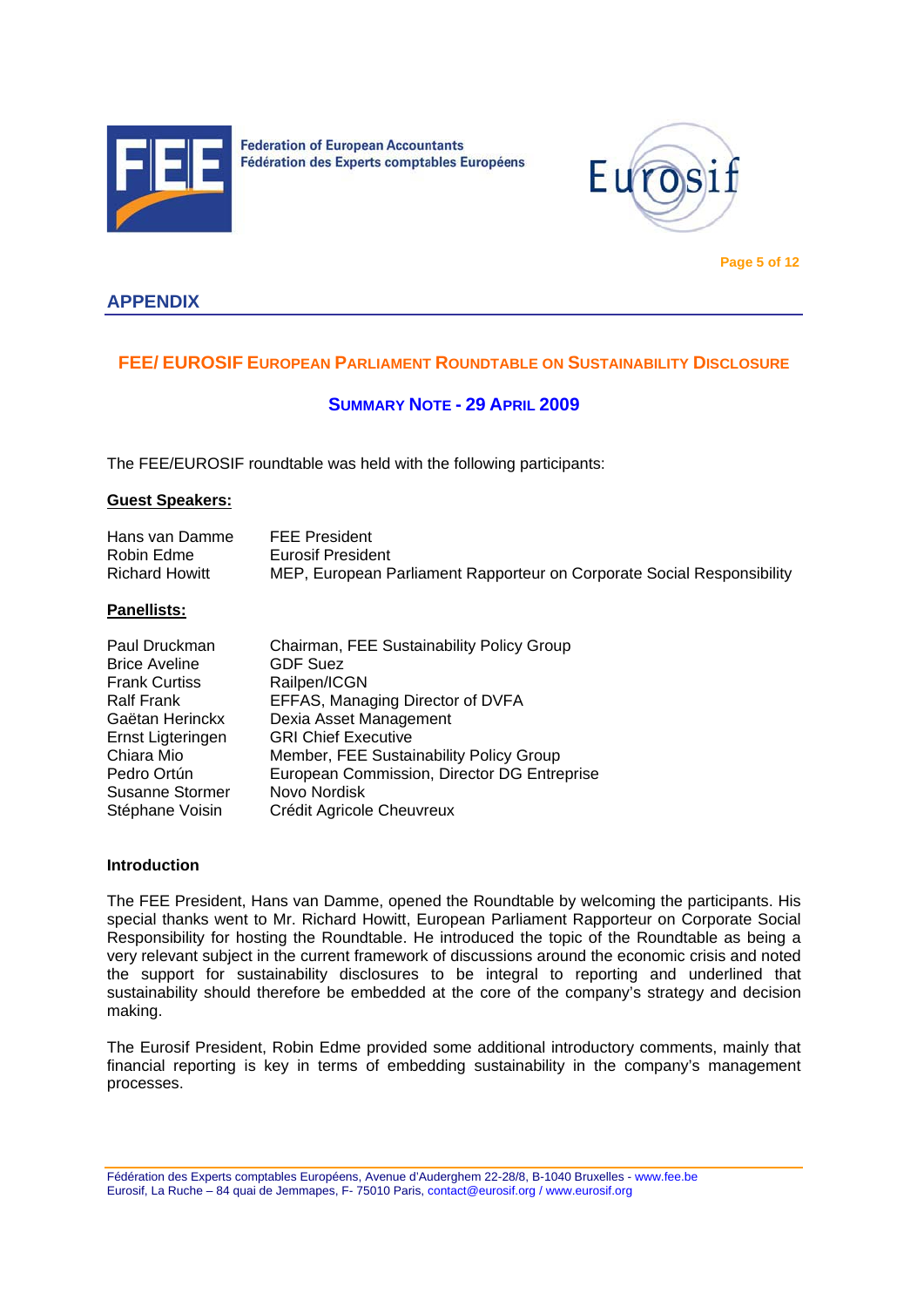



#### **Page 6 of 12**

He noted Eurosif's position on this topic as presented in a recent Eurosif statement of 16 April 2009, emphasizing the need to consider enhanced regulation that encourages all participants in European capital markets to focus greater attention towards long-term performance. He called on European Institutions to mandate disclosures of Environmental, Social and Governance (ESG) data, underlining that such reporting should be principles-based and use a limited number of standardised Key Performance Indicators (KPIs), some of them being sector specific. The FEE Discussion Paper launched in December 2008 on Sustainability Information in Annual Reports also indicated that sustainability disclosures could be improved.

In his opening speech, Richard Howitt noted the importance of ensuring that the EU debate on CSR and sustainable disclosure be embedded in a global context in particular in light of competitiveness. Europe has made real progress in the CSR area. Regarding disclosure and in particular the question developing indices to which business signs up, he explained that it might be appropriate to acknowledge that there is no one unique answer. He emphasized the need for multistakeholder involvement. He pointed at the OECD Multi-National Enterprises Guidelines, UN Human Rights Council and Global Reporting Initiative (GRI) as valuable and globally accepted instruments to build upon pronouncements. He noted the European Parliament's support for mandatory reporting on sustainability. The accountancy profession has been and remains an important driver in this debate. He suggested three ways of persuading companies to disclose sustainability information:

- Highlighting that sustainability issues can have an impact on the financial bottom line of companies,
- Raising public awareness to achieve greater responsibility for environmental impacts,
- Motivation through legislation; while some elements are already in the Modernisation Directive, the envisaged amendments of the Fourth Directive might be a good time to enhance the framework of sustainability disclosure.

Finally, he emphasised the urgency to act now to change current practices however difficult it might be. In particular as a result of the current economic downturn sustainability issues should not be ignored. Thought and effort should be put into implementing existing standards and frameworks rather than setting standards and creating guidance that we already have.

The key questions debated at the Roundtable were the following:

- Is there a need for sustainability disclosures?
- What should be the contents of sustainability disclosures?
- Can sustainability disclosures play a role in relief from the crisis?
- Should sustainability disclosures be mandatory and legislated for?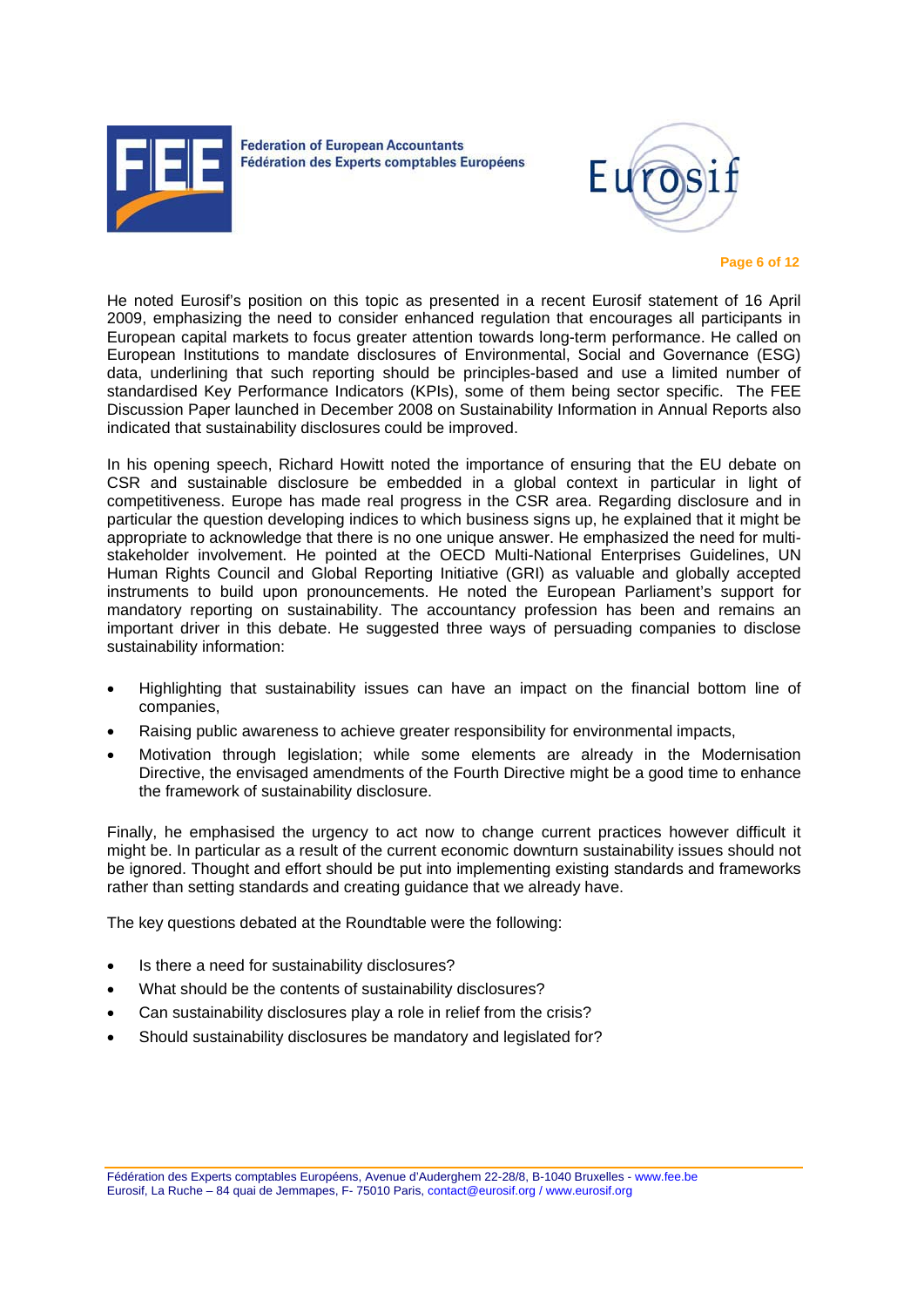



 **Page 7 of 12** 

The main suggestions of the Roundtable are the following:

#### **Is there a need for sustainability disclosures?**

- There is a need for a globally understood language to achieve transparency, comparability and accountability. Sustainability reporting can be considered as work in progress and needs to be taken forward globally.
- There is first of all a need for sustainable and responsible organisations. ESG disclosure is a necessary management tool, rather than an objective as such. It is a communication tool for both internal and external stakeholders. Non-financial KPIs can provide useful information on the way companies are managed. However, the question can be raised whether needs in terms of sustainability information are the same for all stakeholders. Of the over 40.000 large companies within the EU, only some 300 to 500 have taken serious initiatives in sustainability disclosure. The European Commission may have an important role to stimulate disclosure, but market players have a much more important role on the demand side.
- There should be a business case; even responsible organisations cannot be expected to be driven only by the public good. The top management should feel that this is "the right thing to do" and that embedding sustainability into the organisation brings added value. This would not only be in terms of brand value but also by enabling enhanced risk assessment. In addition, investors welcome more information about the risk approach including sustainability considerations.
- The annual report is not the only source of information available to stakeholders: there are press releases, articles and interviews, road shows etc. However it is helpful to have once a year a calibration and confirmation in the form of sustainability disclosures in the annual report. The discussion on how to make such sustainability disclosures measurable needs to continue: It is a challenge to quantify the benefits; it is easier to quantify the costs although it is difficult to internalize externalities. Non-financial KPIs provide useful information about the way the company is managed. Some of the advantages of providing disclosures in the annual report include discussion at the general meeting of shareholders and ensuring board involvement.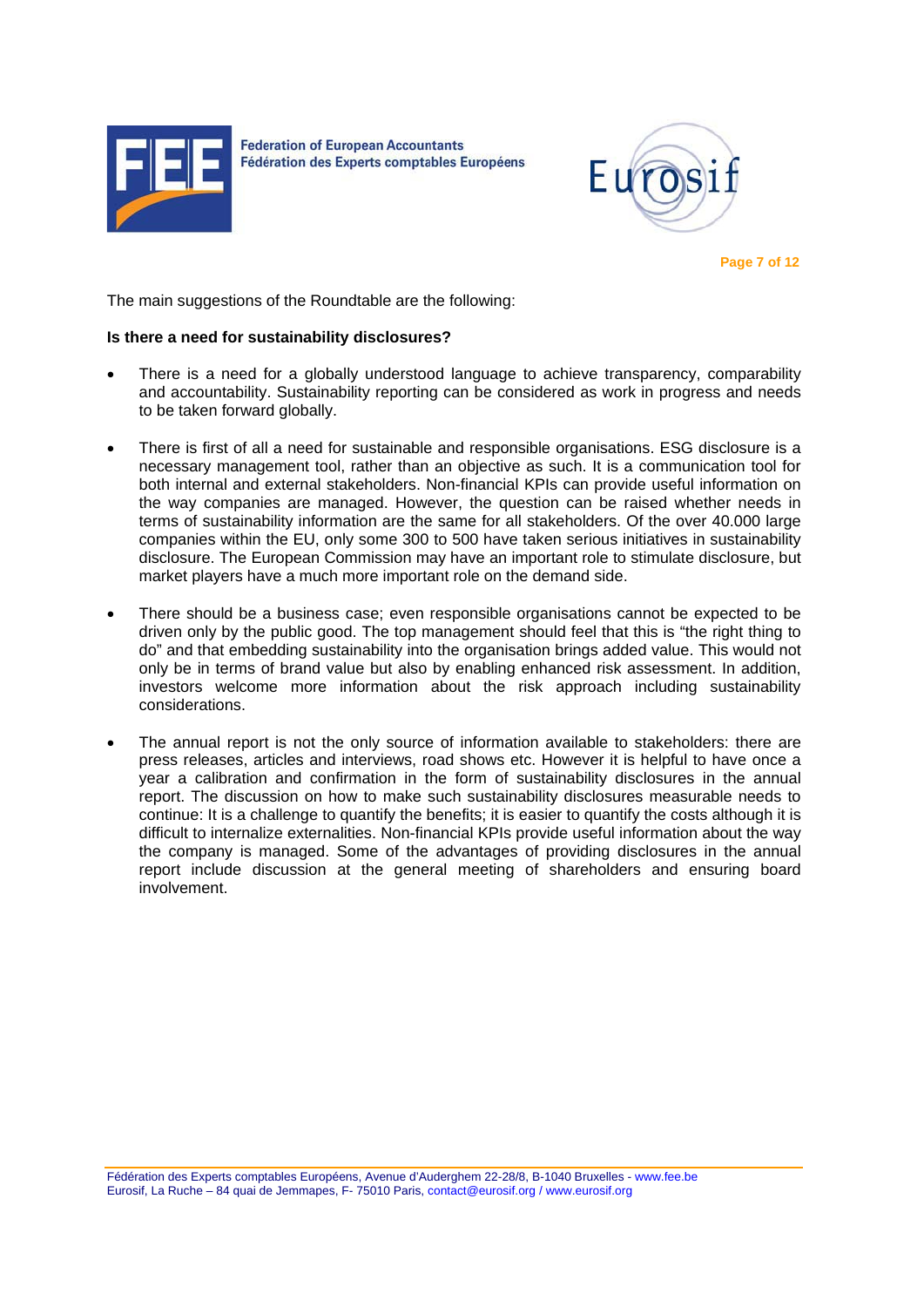



 **Page 8 of 12** 

#### **What should be the contents of sustainability disclosure?**

- The survey which FEE undertook as part of its Discussion Paper showed large differences in sustainability disclosures between countries across Europe. These differences are mainly due to cultural differences and the nature of the industries, rather than to legislation. The application of KPIs varies. GRI provides a wide range of possible KPIs, but all companies select a different set of KPIs. It would be helpful to have a core set of key indicators (some 10 to 12 indicators) to enhance comparability. The selection of KPIs should not only be driven by stakeholders' demands but also by the philosophy of companies. Some argue that disclosing proper KPIs could result in revealing a "competitive advantage".
- Management should not only be evaluated based on financial performance measures. Sustainable performance needs to play an increasing role in evaluation and remuneration. Rewarding management according to sustainability objectives could be a driver for enhanced awareness on sustainability issues and more transparent disclosures.
- The quality of sustainability information can be improved by independent assurance.
- The management needs to understand sustainability and be able to convince the Board, they need to speak the "language" of the Board and bring sustainability within the "language" in order to be successful.
- Sustainability reporting standard setting is developing. GRI has com a very long way through the globally used G3 guidelines. It should not be forgotten that there is over a century experience with financial reporting with related development of the conceptual thinking process. There is a learning curve and a gradual development process to be aimed at. Financial reporting demonstrates that developing a framework for sustainability reporting is achievable. However, this process will take some time.
- The demand for disclosures should be investigated particularly if it is considered making certain disclosures mandatory, in particular what type and frequency of disclosures should be provided.
- It might be difficult to mandate specific KPIs: there are different needs among investors and other stakeholders. Because of this, it might be preferable to set the underlying principles and develop guidance on this basis. In this respect, it might be useful providing a list of KPIs that could be used as a best practice example. This could be a non-exhaustive list that could also be adapted for developments in stakeholders needs.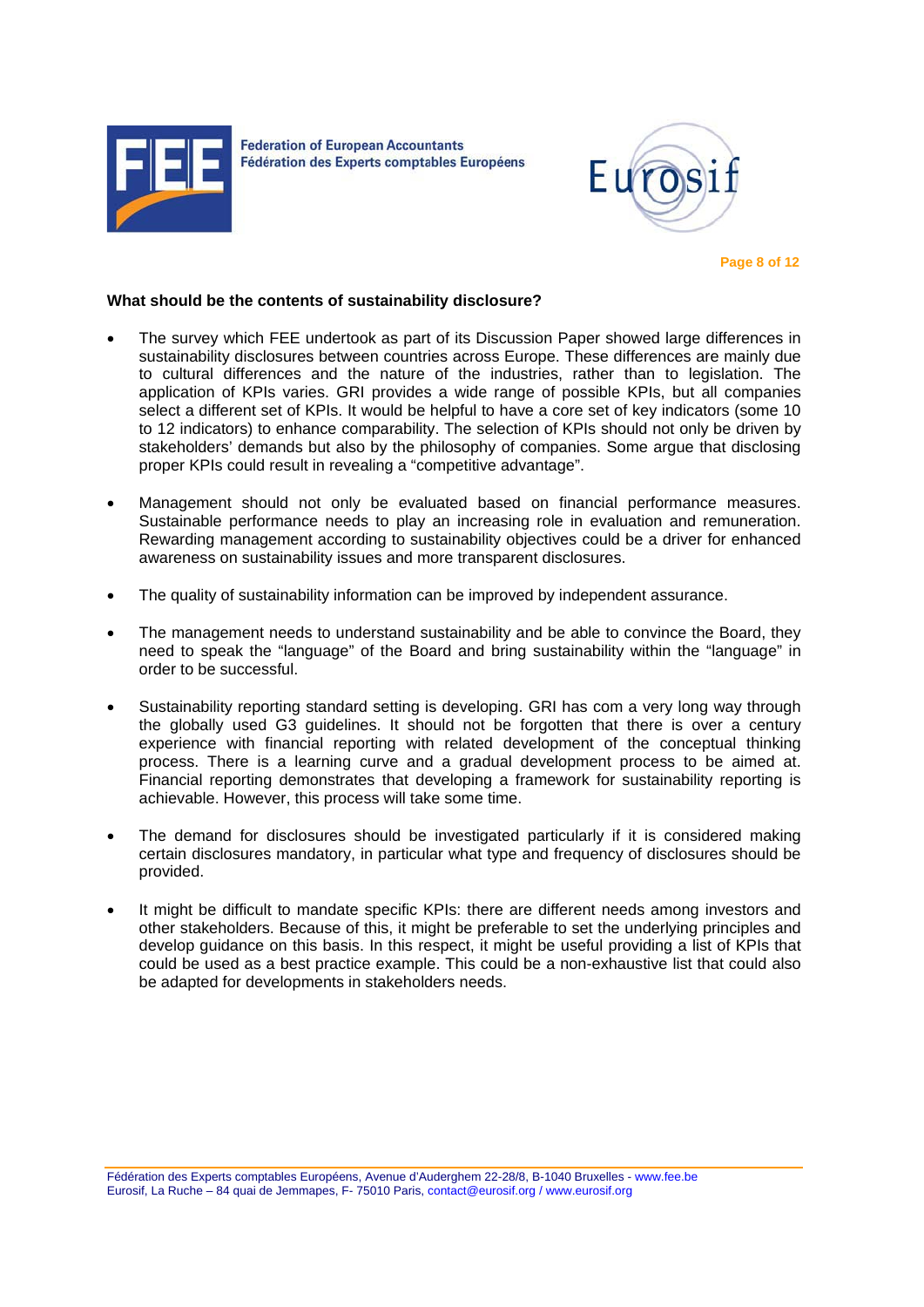



 **Page 9 of 12** 

#### **Can sustainability disclosures play a role in recovering from the crisis?**

- There are lessons to learn from the financial and economic crisis in relation to management responsibility and moral and intellectual honesty supported by high quality, reliable information including sustainability disclosures in order to allow stakeholders to assess the risk in the context of future developments, including climate change. Companies should be willing to be part of the solution instead of being seen as causing the problem. This requires a globally understood language that enables stakeholders to assess how companies are performing.
- The crisis requires increased transparency on risks including enhanced information on the company's strategy. Investors are not looking for more information but for more relevant and credible information. Reference was in this respect to the seven recommendations of the ICGN (International Corporate Governance Network) Statement and Guidance on Non-Financial Business Reporting. Non-financial risk should not be regarded as extra financial but as main governance risks which may have financial implications. Survival and better disclosure are not mutually exclusive.
- A question that needs to be addressed is how companies are to be rewarded when they are doing well in relation to sustainability disclosures. Such rewards need to come from the investors and the new honesty needs to be reflected in their value. There should also be incentives for such companies in terms of access to finance, etc. Providing increased transparency on sustainability should be rewarded by investors and could lead to a 20% spread compared to a similar company that is not transparent on its sustainability commitments.
- There are different ways to communicate on sustainability. This could include investors meetings and employee meetings in order to adapt the communication to the audience.
- Important is the process behind sustainability disclosure and how this process is managed. This process needs to be fully embedded in the reporting practices of the company and address relevance, transparency and continuity. Effective tools are needed. Just as with financial statements, the fact that there is a process in place for reporting is already a positive element; it requires for instance the process of collecting data and the implementation of internal controls and management's involvement.
- The company needs to address the basic question what to do to stay in business in the long run. Are there ways to create incentives for investors to have longer term investment horizons? A longer term view might help in the implementation of effective sustainability disclosures. In financial reporting one year comparatives are provided; in sustainability disclosures a longer reference period may need to be provided, for example of 5 years in order to see the real development.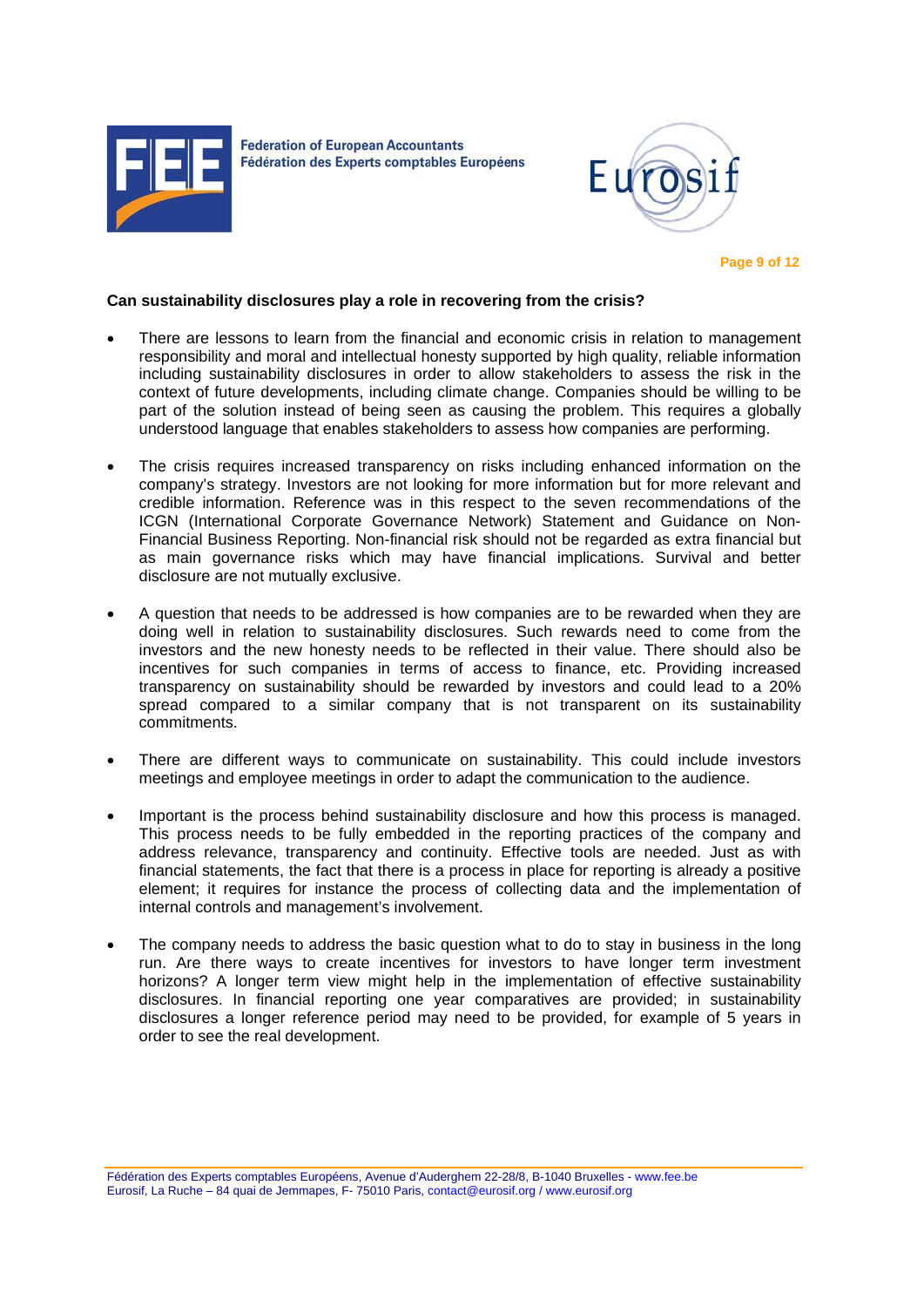



 **Page 10 of 12** 

#### **Should sustainability disclosures be mandatory and legislated for?**

- Given the developments in sustainability reporting over the last years there is a general expectation that larger companies report on KPIs. If companies are not reporting on sustainability issues, they are expected to explain why: i.e. why sustainability issues are not relevant to the company. This so called "comply or explain" approach may be a good way forward in mandatory reporting on basis of a core set of KPIs.
- Mandating sustainability disclosures in some way may be necessary if one considers that the voluntary approach in place over the past 15 years has not resulted in a common reporting. However, it should be realised that it took a long time to develop a global financial reporting framework and global financial reporting standards (IFRS).
- There is no one size fits all reporting. A proper infrastructure is needed on basis of which specific reporting can be developed. Reporting may include interactive reporting. Companies should not only provide boiler plate information: words need to be turned into action.
- Taking French law (loi NRE) as an illustration, what is needed is a change of culture or a better approach to risk management to achieve progress beyond CSR reporting.
- It can be questioned if focusing on listed companies is appropriate for sustainability penetrating the market. SMEs should not be excluded; however they should only be subject to simplified requirements. Leading companies have easy access to sustainability standards and guidance whereas smaller companies have not. Politically it may be difficult to require disclosures for SMEs in a time where everybody is focused on simplification and reduction of administrative burdens. How can one change the paradigm and raise the awareness about sustainability without including SMEs?
- Companies need to focus on certain stakeholders: the shareholders/investors may need to be the first audience. The more stakeholders envisaged, the greater the risk that the disclosures will be excessive. Overregulation should be avoided.
- The European Commission will continue to work on the area of sustainability disclosures and intends to organise a series of workshops with relevant stakeholders to facilitate better coordination of initiatives on the subject, with a focus on exploring the development and appropriateness of a set of KPIs that could form part of European Commission's proposals by mid 2010.
- Companies should feel obliged to provide sustainability disclosures, regardless from the fact whether such disclosures are mandatory or not.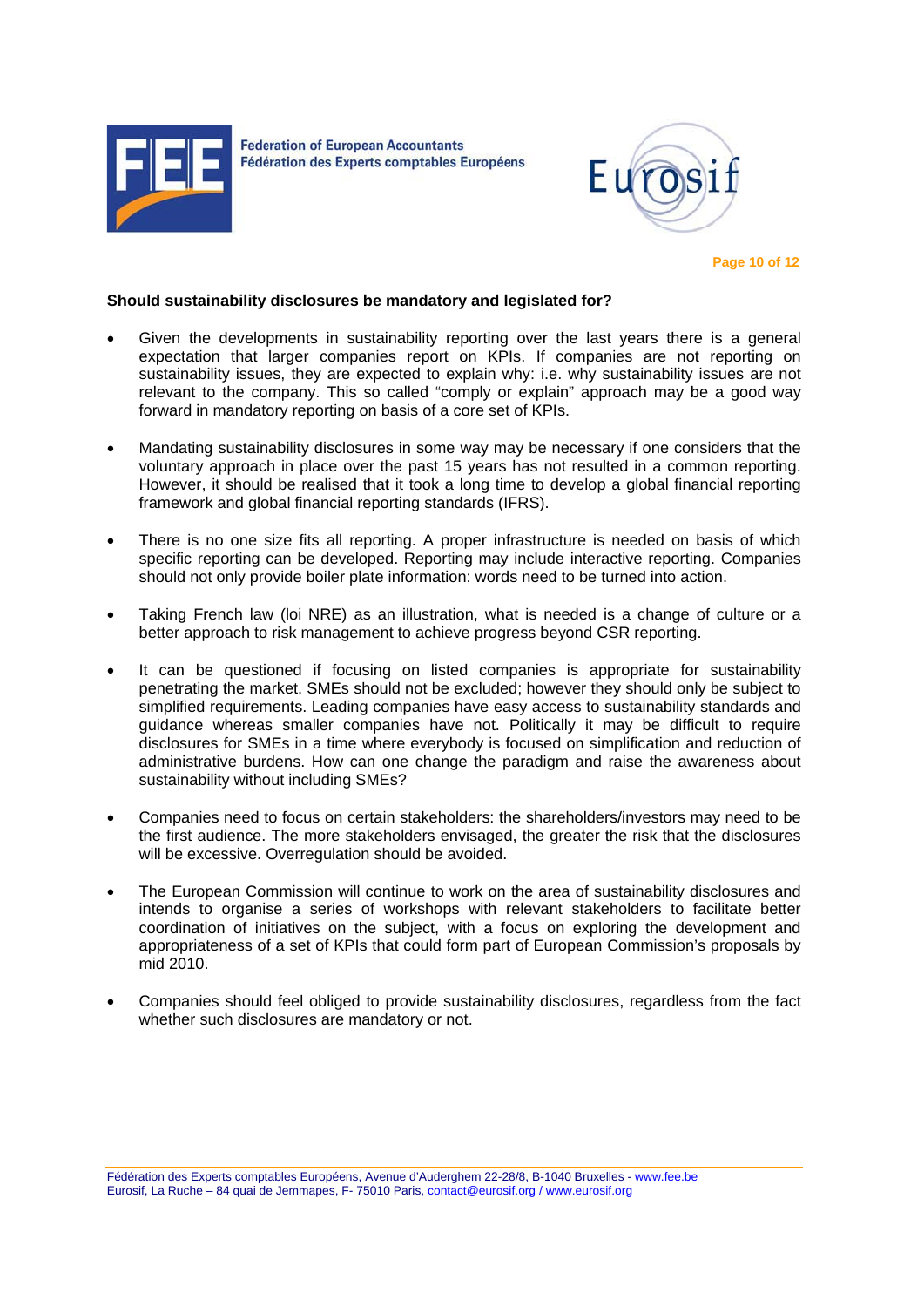



 **Page 11 of 12** 

### **QUESTIONS AND STATEMENTS ADDRESSED**

### **A. Is there a need for sustainability disclosures?**

A.1 Sustainability disclosures are very useful when sustainability is embedded as a core part of the company's strategy and decision making. Sustainability disclosures are more than a communication tool.

A.2 Sustainability related KPIs form an essential factor in investment decisions made by analysts. However, do disclosures in the annual report matter or do analysts have other resources?

#### **B. What should be the contents of sustainability disclosures?**

B.1 A recent FEE survey shows that sustainability disclosure reporting can be improved. Disclosed information is often limited to what is readily available. How come?

B.2 The disclosed sustainability related KPIs are often not linked with the amounts in the financial statements. Will this make the sustainability related KPIs of less interest? How should financial reporting and sustainability reporting be connected in general?

B.3 The concept of materiality is often used as a criterion to determine what should be disclosed. How to decide what is material and what is not? How should the key KPIs be identified? When is a performance indicator a key performance indicator (KPI)? Are KPIs sector-specific or generic, or both? Should the basis for selection of KPIs be disclosed?

B.4 The Modernisation Directive does not indicate which core KPIs on environmental and employee related matters are to be disclosed. Is further guidance needed, or would this put too straight a jacket on companies?

### **C. Can sustainability disclosures play a role in recovering from the crisis?**

C.1 In the current crisis climate, sustainability and sustainability disclosures are of lesser importance for companies. Their first aim is to survive.

C.2 What role can sustainability and sustainability related disclosures play in avoiding a future financial and economic crisis?